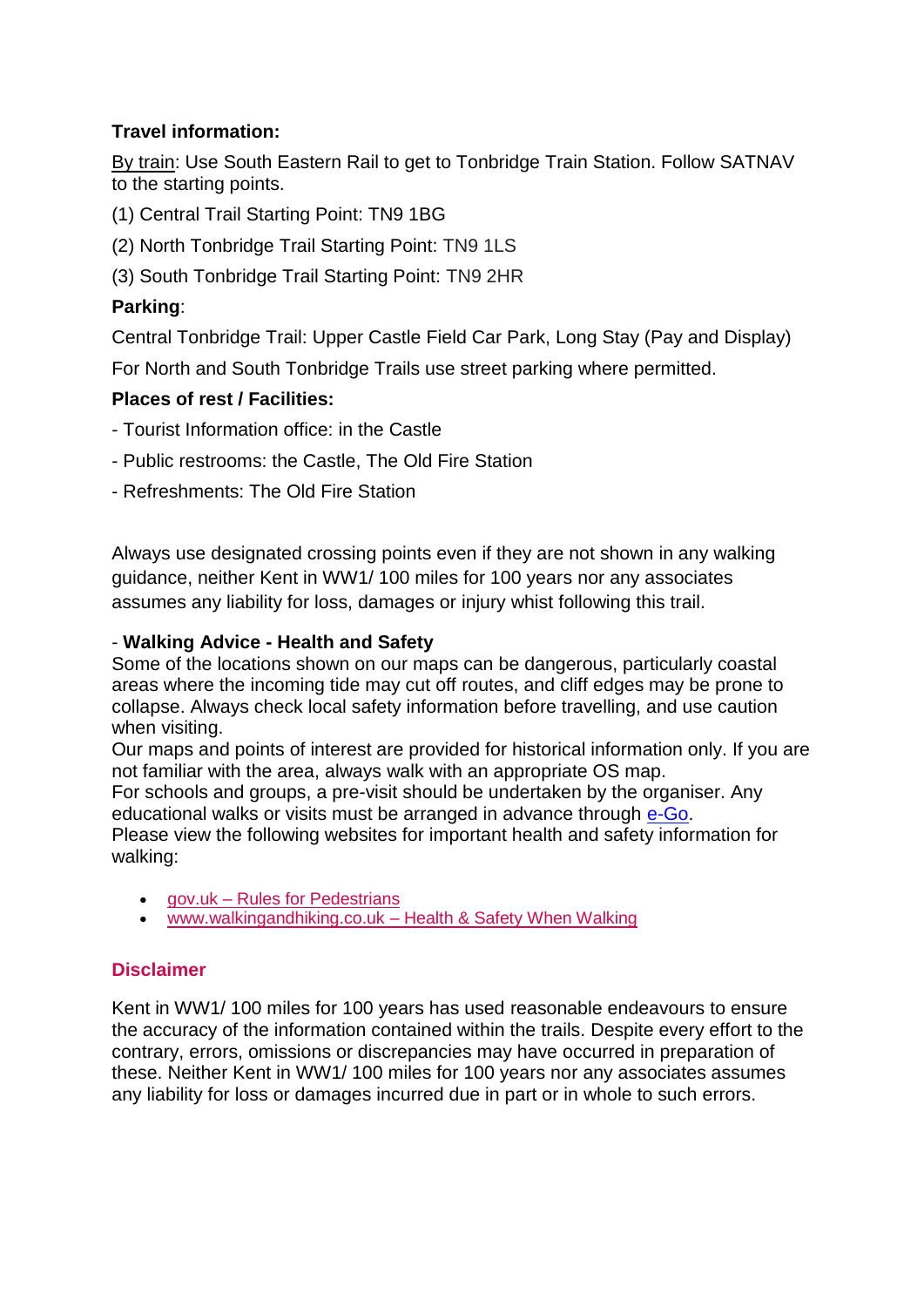#### Central Trail

Stop 1. Start in front of Tonbridge Castle (Castle St, Tonbridge TN9 1BG). To the north of the Castle see Slade School.

Stop 2. Leave the Castle grounds and walk towards the Bank Street. On the junction of Castle Street and Bank Street, you will see The Old Tonbridge Station (castle Street, Tonbridge TN9 1BH).

Stop 3. Walking down Bank Street towards the High Street you will see to your left the Corn Exchange (Bank Street, Tonbridge, TN9 1BL).

Stop 4. Walk to the High Street and turn left. Continue the walk along the High Street until you reach Tonbridge School on your left (High St, Tonbridge TN9 1JP)

Stop 5. Cross the High Street in an appropriately safe place and head back towards the town centre, until you reach The Ivy House (199 High St, Tonbridge TN9 1BW) on the left.

Stop 6. Follow the High Street until you reach No. 177 High Street (TN9 1BX).

Stop 7. Follow the High Street until you reach Church Lane, then turn left and walk along the Church Lane until you enter St Peter's and Paul's Church yard (Church Ln, Tonbridge TN9 1HD). Enter the Church to see the memorials.

Stop 8. Standing in front of the Church, turn right and walk through the churchyard towards Church Street, then turn right onto East Street and follow it until you reach Man of Kent (14 East St, Tonbridge TN9 1HG) on your right.

Stop 9. Rejoin the High Street and turn right look right (walk a few metres up High Street), see Rose and Crown Inn on your right (125 High St, Tonbridge TN9 1DD).

Stop 10. Walk back down the High Street and look right, it will be on the opposite side of the street (122 High St, Tonbridge TN9 1AS)

Stop 11. Continue the walk along the High Street to the next road on the left, Lyons Crescent. Spicketts Stone Masons (20 Lyons Cres, Tonbridge TN9 1EY) could be found half way down on the right.

Stop 12. Return to the High Street and turn left to follow it towards the river. The old Post Office, now Pizza Express (91 High St, Tonbridge TN9 1DR) will be on your left.

Stop 13. Continue walking along the High Street, cross the bridge and to your left you will see Medway Wharf Road, home to Whitefriars Press. If you walk about 100 yards along this road you will see the design of the new flats (Medway Wharf Road, Tonbridge, TN9 1RE), which is similar to that of the original building.

Stop 14. Follow the High Street until you reach 82, High Street, Tonbridge [now Starbucks (82/82a High St, Tonbridge TN9 1EE), on the opposite side of the street].

Stop 15. Keep following the High Street to 47 High Street (TN9 1SD).

Stop 16. Continue along the High Street, until you reach Tonbridge Railway Station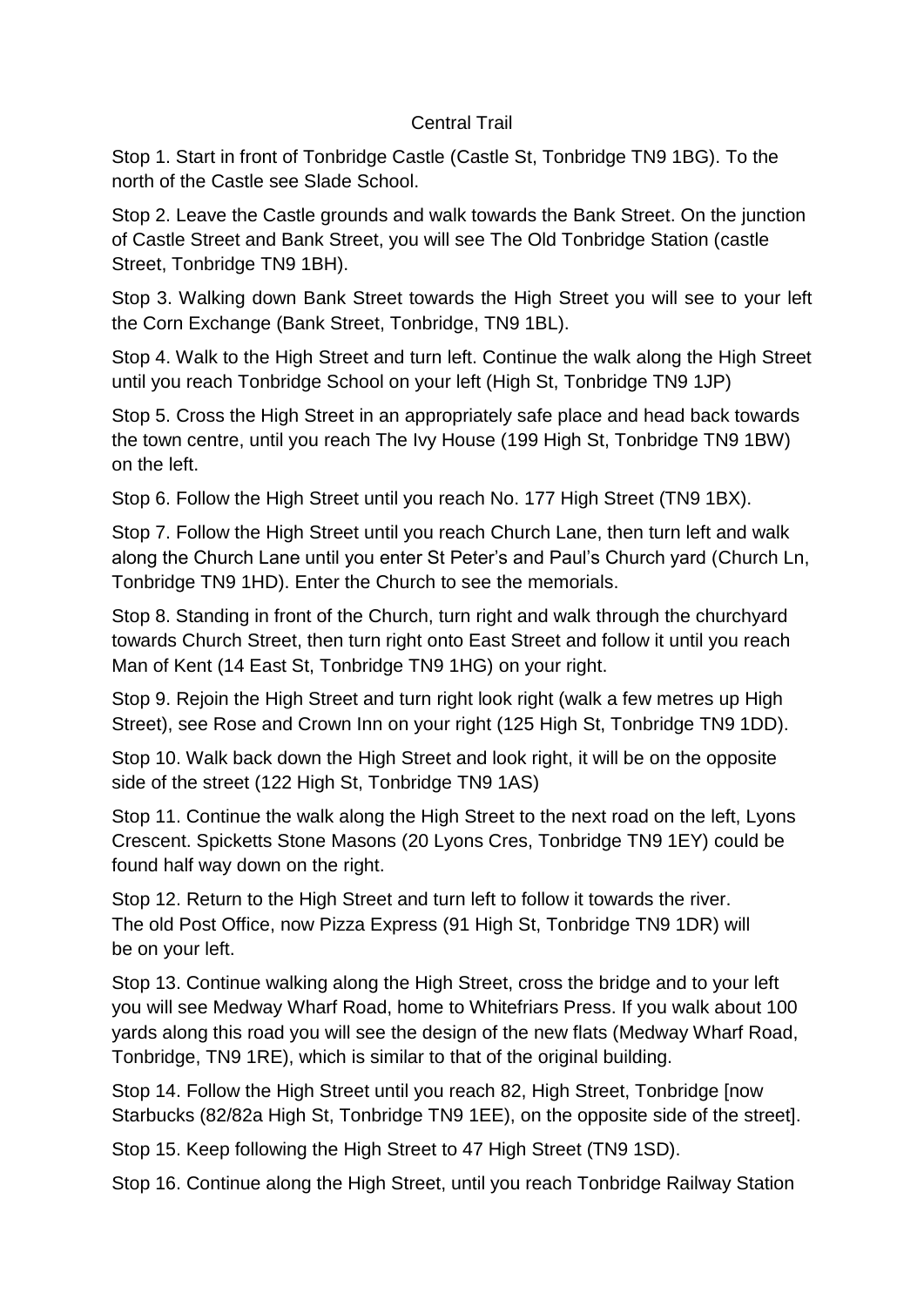(Tonbridge TN9 1TT).

Stop 17. Cross the High Street at an appropriately safe place and keep following it back towards the starting point until you reach Tonbridge Library (1 Avebury Ave, Tonbridge TN9 1TG) on your left.

Stop 18. Follow Avebury Avenue, cross it in an appropriately safe place and turn right onto River Lawn Road, and then take a path walking towards the river and cross it. Follow the path until you reach Memorial Gardens ( River Walk, Tonbridge, Kent, TN9 1ED) on your right.

Stop 19. Follow the path outside the Memorial Gardens wall until you reach Bradford Street (Bradford St, Tonbridge, TN9 1DT)

Stop 20. Follow River Walk until it takes to the High Street (100 High Street, Tonbridge, TN9 1AN) along the other sleeve of the river Medway.

Stop 21. Follow the High Street towards the Castle on your left. Turn left through the gate into the Castle Grounds and follow the path parallel to the High Street until it takes you to lawn in front of the entrance to the Castle (Castle St, Tonbridge TN9 1BG).

North Tonbridge Trail

Stop 1. Start in London Road (27 London Road, Tonbridge, TN10 3AB)

Stop 2. Walk back to the fork junction with Dry Hill Road, turn left and walk up the hill to Dry Hill Park Crescent (TN9 1LU).

Stop 3. Follow Dry Hill Park Crescent until you reach St Saviour's Church (Dry Hill Park Crescent, Tonbridge TN10 3BJ).

Stop 4. Walking back to Shipbourne Road and heading in a northerly direction we reach Welland Road and Tonbridge Cemetery (Shipbourne Rd, Tonbridge TN10 3EG)

Stop 5. Turning out of the cemetery at the north gate passed the WW2 graves, turn right and go up the hill towards the mini roundabout and opposite you will see The Ridgeway (TN10 3EL).

Stop 6. You are now in Shipbourne Road. Follow the road back into town.

Stop 7. Keep walking along Shipbourne Road back into town. Turn left into Dernier Road. Go to the T junction and turn right and on your left you will see Rowan Mews; walk a few metres towards the houses.

Stop 8. Return to Shipbourne Road, turn right and follow the road back to town centre, until you reach the junction with Yardley Park Road (TN9 1NE).